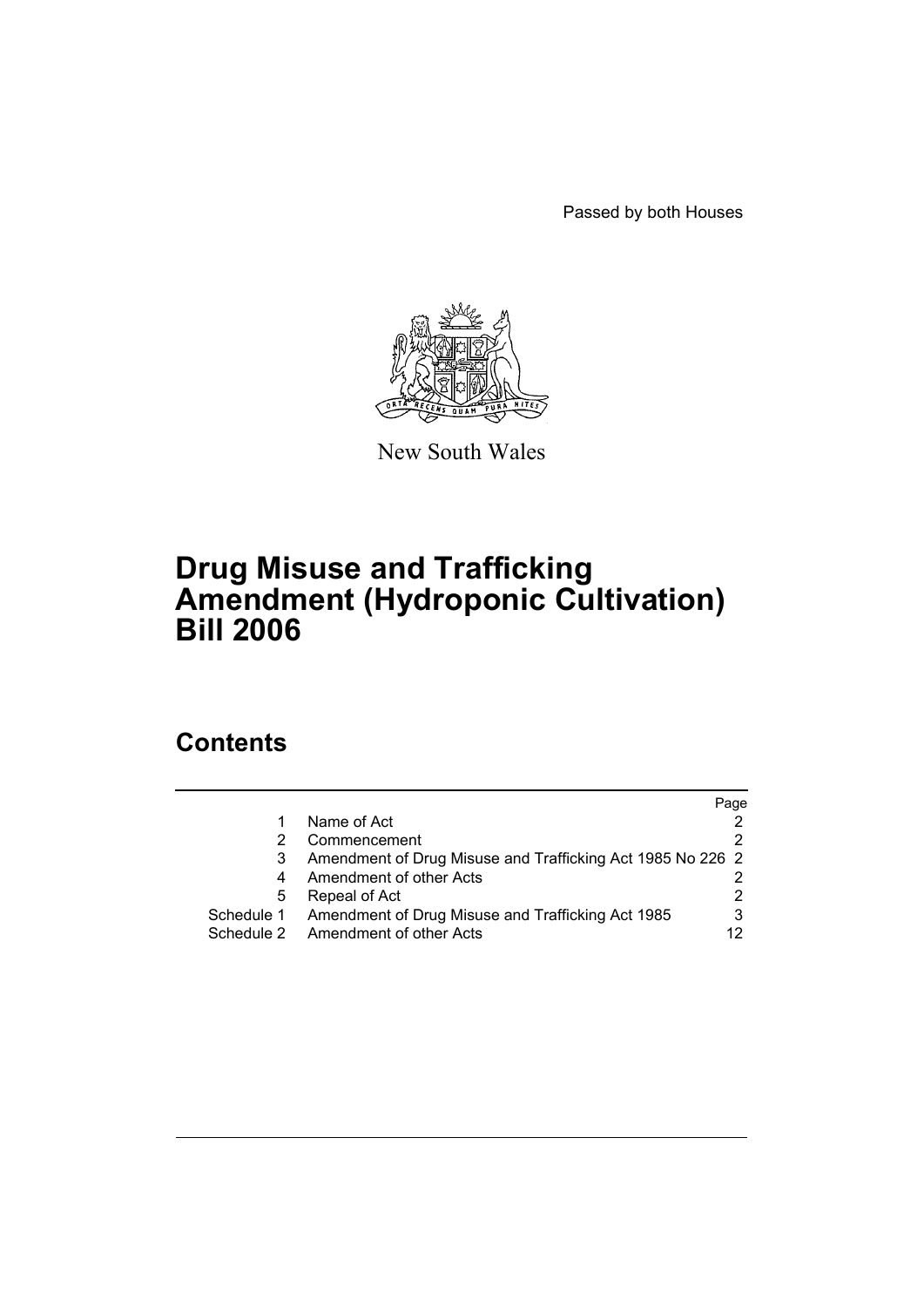*I certify that this PUBLIC BILL, which originated in the LEGISLATIVE ASSEMBLY, has finally passed the LEGISLATIVE COUNCIL and the LEGISLATIVE ASSEMBLY of NEW SOUTH WALES.*

> *Clerk of the Legislative Assembly. Legislative Assembly, Sydney, , 2006*



New South Wales

# **Drug Misuse and Trafficking Amendment (Hydroponic Cultivation) Bill 2006**

Act No , 2006

An Act to amend the *Drug Misuse and Trafficking Act 1985* to make provision with respect to prohibiting the indoor cultivation of certain prohibited plants by enhanced means (such as the hydroponic cultivation of cannabis); and for other purposes.

*I have examined this Bill, and find it to correspond in all respects with the Bill as finally passed by both Houses.*

*Chairman of Committees of the Legislative Assembly.*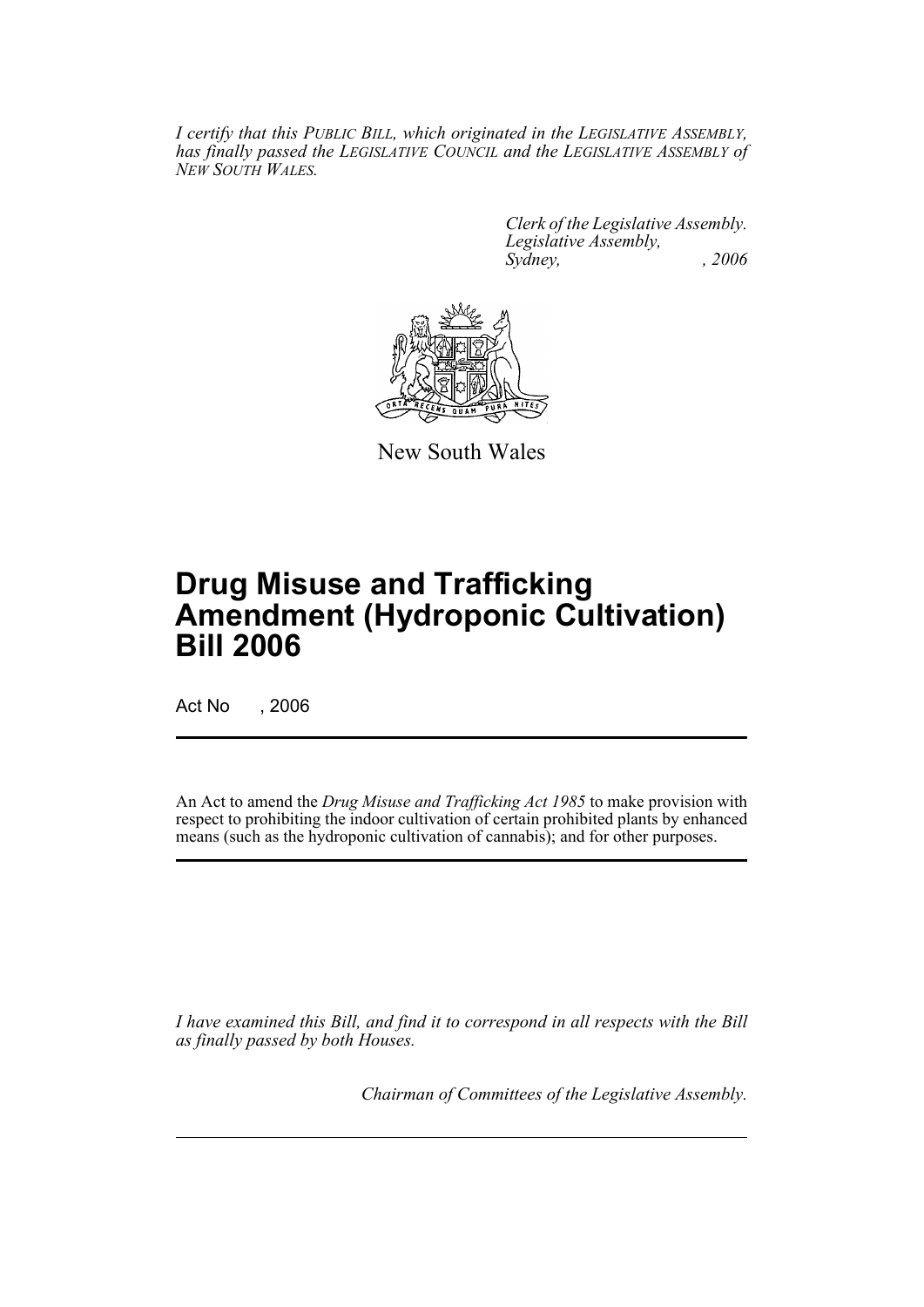## **The Legislature of New South Wales enacts:**

#### **1 Name of Act**

This Act is the *Drug Misuse and Trafficking Amendment (Hydroponic Cultivation) Act 2006*.

#### **2 Commencement**

This Act commences on a day or days to be appointed by proclamation.

## **3 Amendment of Drug Misuse and Trafficking Act 1985 No 226**

The *Drug Misuse and Trafficking Act 1985* is amended as set out in Schedule<sup>1</sup>.

## **4 Amendment of other Acts**

The Acts specified in Schedule 2 are amended as set out in that Schedule.

## **5 Repeal of Act**

- (1) This Act is repealed on the day following the day on which all of the provisions of this Act have commenced.
- (2) The repeal of this Act does not, because of the operation of section 30 of the *Interpretation Act 1987*, affect any amendment made by this Act.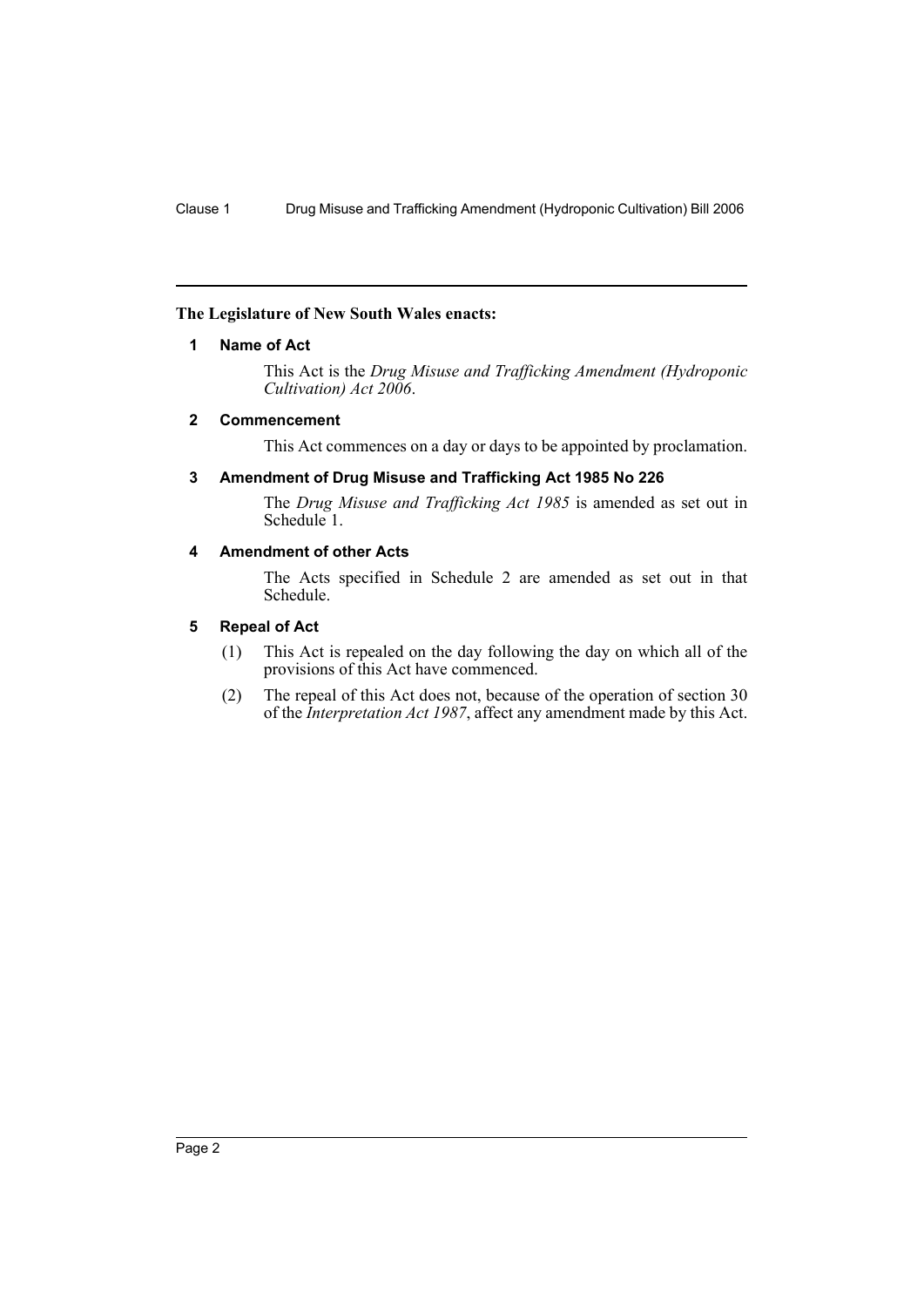Amendment of Drug Misuse and Trafficking Act 1985 Schedule 1

## **Schedule 1 Amendment of Drug Misuse and Trafficking Act 1985**

(Section 3)

## **[1] Section 3 Definitions**

Insert in alphabetical order in section 3 (1):

*cultivation by enhanced indoor means*, in relation to a prohibited plant, means cultivation of the plant:

- (a) that occurs inside a building or structure, and
- (b) that involves any one or more of the following:
	- (i) the nurture of the plant in nutrient-enriched water (with or without mechanical support),
	- (ii) the application of an artificial source of light or heat,
	- (iii) suspending the plant's roots and spraying them with nutrient solution.

## **[2] Section 3 (1), definition of "drug premises"**

Omit the definition.

## **[3] Section 3 (1), definition of "prohibited plant"**

Omit paragraph (a) of the definition. Insert instead:

- (a) a cannabis plant cultivated by enhanced indoor means, or
- (a1) a cannabis plant cultivated by any other means, or

## **[4] Section 3 (1), definition of "prohibited plant"**

Omit "paragraph (a)". Insert instead "paragraph (a), (a1)".

## **[5] Section 23 Offences with respect to prohibited plants**

Insert after section 23 (1):

- (1A) A person who:
	- (a) cultivates by enhanced indoor means, or knowingly takes part in the cultivation by enhanced indoor means of, a number of prohibited plants which is:
		- (i) not less than the small quantity applicable to the prohibited plants, and
		- (ii) less than the commercial quantity applicable to those prohibited plants, and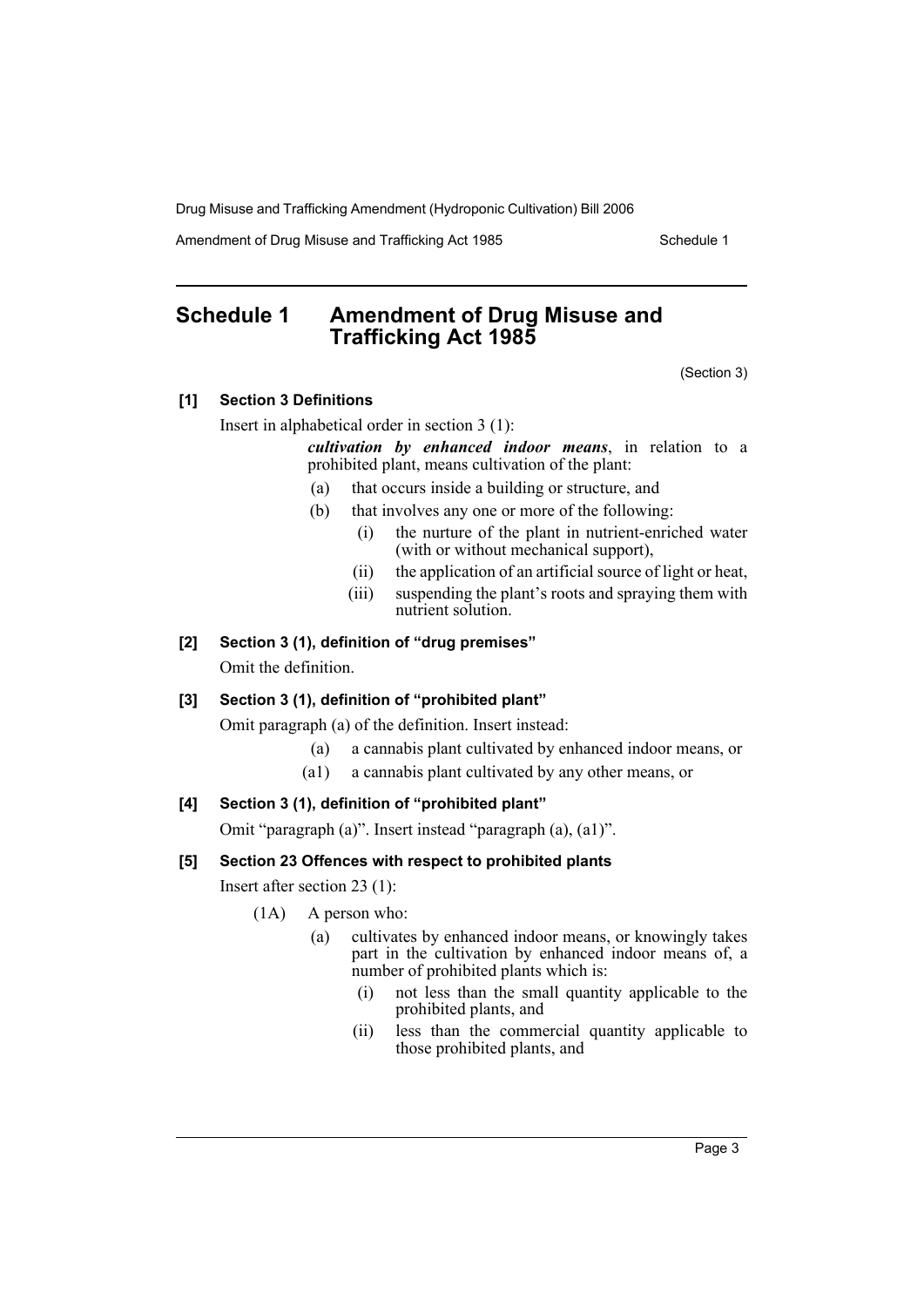- (b) cultivates, or knowingly takes part in the cultivation of, those prohibited plants for a commercial purpose,
- is guilty of an offence.
- (1B) If, on the trial of a person for an offence under subsection (1A), the jury is not satisfied that the number of prohibited plants involved is equal to or more than the small quantity applicable to the prohibited plants, the jury may acquit the person of the offence charged and find the person guilty of an offence under subsection  $(1)$   $(a)$ , and the person is liable to punishment accordingly.
- (1C) If, on the trial of a person for an offence under subsection (1A), the jury is not satisfied that the person cultivated, or knowingly took part in the cultivation of, a prohibited plant for a commercial purpose, the jury may acquit the person of the offence charged and find the person guilty of an offence under subsection (1) (a), and the person is liable to punishment accordingly.

#### **[6] Section 23 (3) and (3A)**

Omit section 23 (3). Insert instead:

- If, on the trial of a person for an offence under subsection  $(2)$ (other than in relation to the cultivation of prohibited plants by enhanced indoor means), the jury is not satisfied that the number of prohibited plants involved is equal to or more than the commercial quantity applicable to the prohibited plants, the jury may acquit the person of the offence charged and find the person guilty of an offence under subsection (1), and the person is liable to punishment accordingly.
- (3A) If, on the trial of a person for an offence under subsection (2) in relation to the cultivation of prohibited plants by enhanced indoor means, the jury is not satisfied that the number of prohibited plants involved is equal to or more than the commercial quantity applicable to the prohibited plants, the jury may acquit the person of the offence charged and find the person guilty of:
	- (a) an offence under subsection (1A), if the jury is satisfied that the person contravened subsection (1A), or
	- (b) an offence under subsection (1) (a), if the jury is not satisfied that the person contravened subsection (1A), but is satisfied that the person contravened subsection (1) (a),

and the person is liable to punishment accordingly.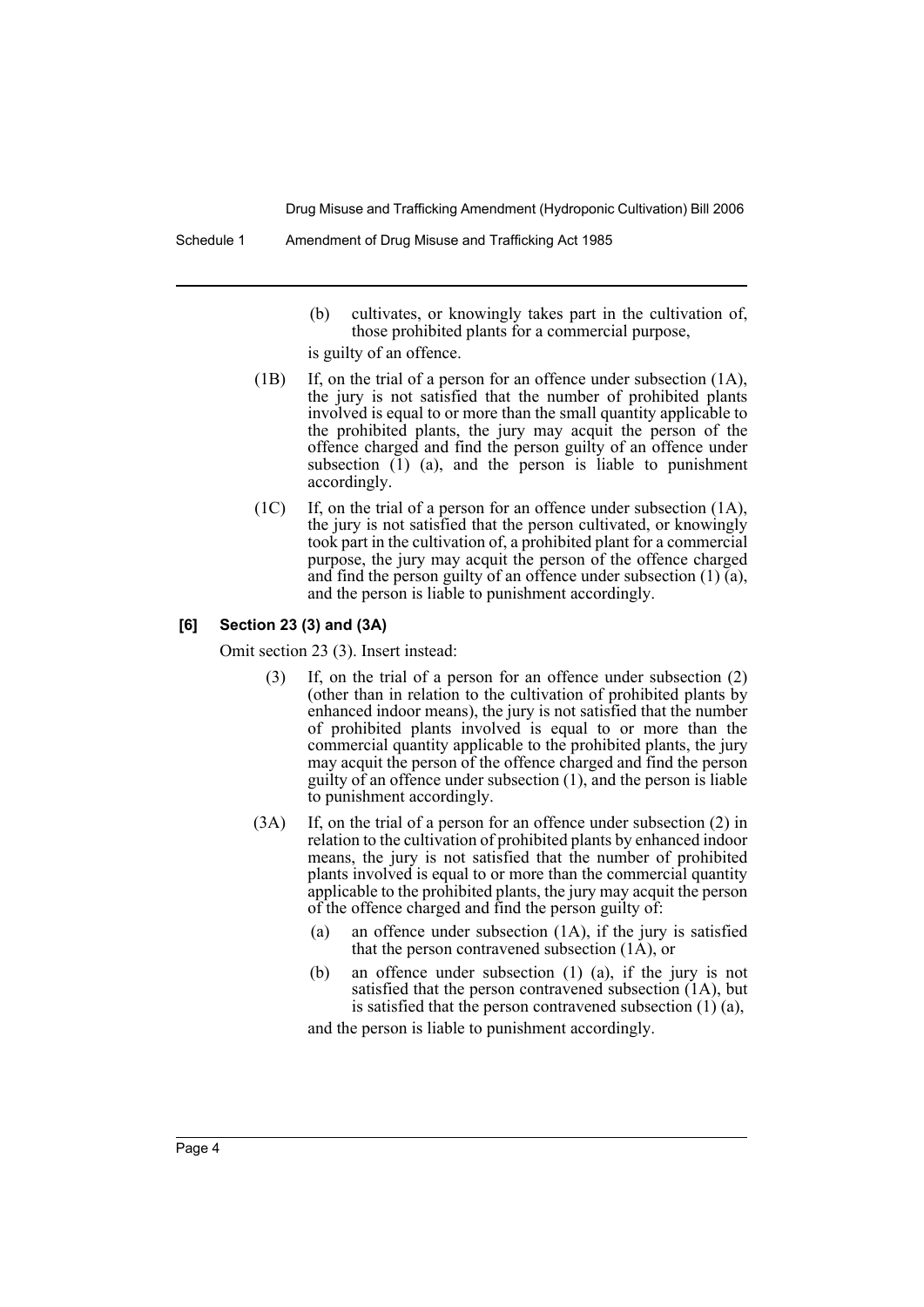Amendment of Drug Misuse and Trafficking Act 1985 Schedule 1

## **[7] Section 23 (6)**

Insert after section 23 (5):

- (6) In this section and section 23A, *cultivating a prohibited plant for a commercial purpose* includes cultivating the plant:
	- (a) with the intention of selling it or any of its products, or
	- (b) with the belief that another person intends to sell it or any of its products.

## **[8] Section 23A**

Insert after section 23:

#### **23A Offences with respect to enhanced indoor cultivation of prohibited plants in presence of children**

- (1) A person who:
	- (a) cultivates, or knowingly takes part in the cultivation of, a prohibited plant by enhanced indoor means, and
	- (b) exposes a child to that cultivation process, or to substances being stored for use in that cultivation process,
	- is guilty of an offence.
- (2) A person who:
	- (a) cultivates, or knowingly takes part in the cultivation of, a number of prohibited plants by enhanced indoor means which is not less than the commercial quantity applicable to those plants, and
	- (b) exposes a child to that cultivation process, or to substances being stored for use in that cultivation process,
	- is guilty of an offence.
- (3) A person who:
	- (a) cultivates by enhanced indoor means, or knowingly takes part in the cultivation by enhanced indoor means of, a number of prohibited plants which is:
		- (i) not less than the small quantity applicable to the prohibited plants, and
		- (ii) less than the commercial quantity applicable to those prohibited plants, and
	- (b) cultivates, or knowingly takes part in the cultivation of, those prohibited plants for a commercial purpose, and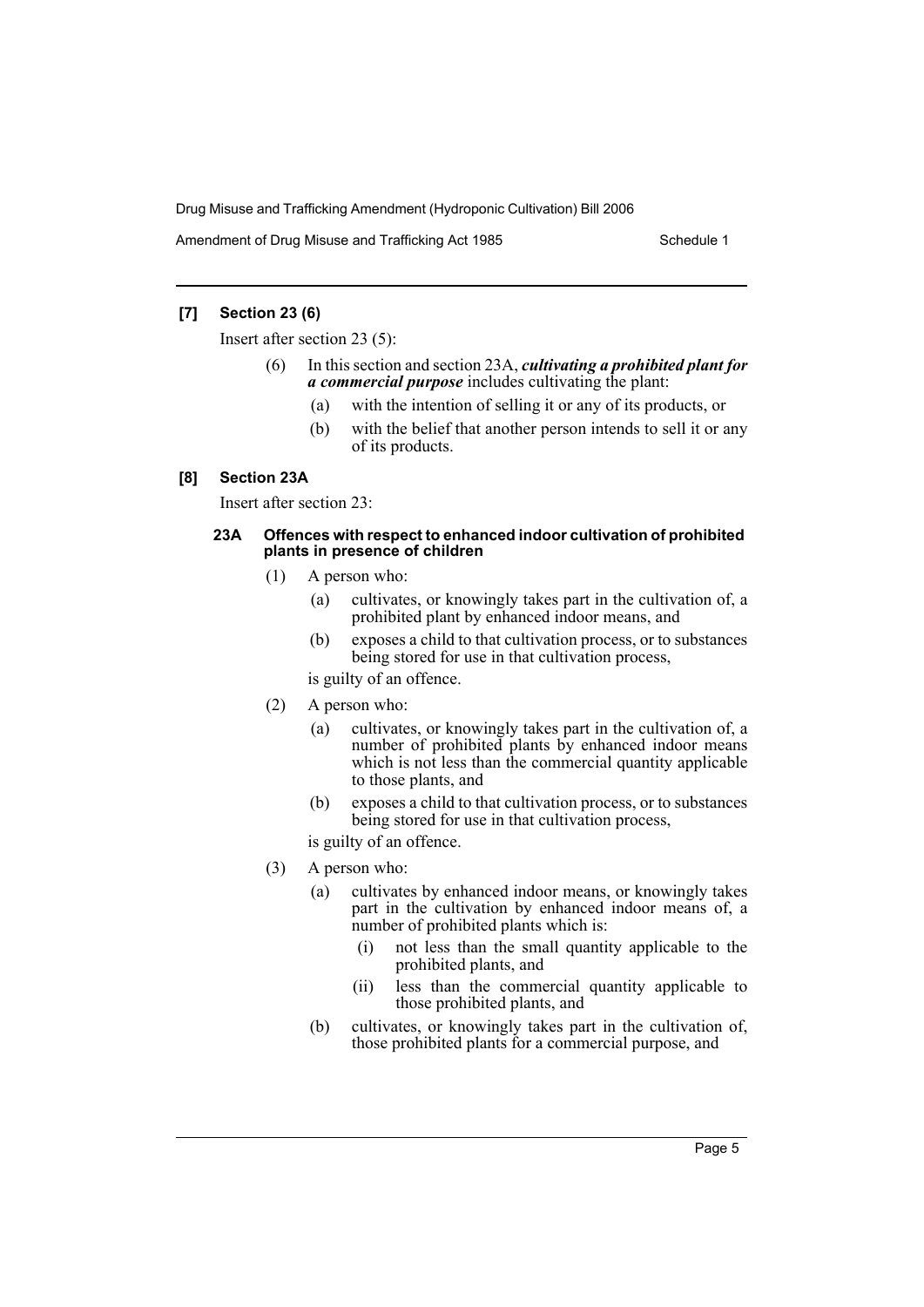- (c) exposes a child to that cultivation process, or to substances being stored for use in that cultivation process,
- is guilty of an offence.
- (4) If, on the trial of a person for an offence under subsection (2), the jury is not satisfied that the number of prohibited plants involved is equal to or more than the commercial quantity applicable to the prohibited plants, the jury may acquit the person of the offence charged and find the person guilty of:
	- (a) an offence under subsection (3), if the jury is satisfied that the person contravened subsection (3), or
	- (b) an offence under subsection (1), if the jury is not satisfied that the person contravened subsection (3), but is satisfied that the person contravened subsection (1),

and the person is liable to punishment accordingly.

- (5) If, on the trial of a person for an offence under subsection (3), the jury is not satisfied that the person cultivated, or knowingly took part in the cultivation of, a prohibited plant for a commercial purpose, the jury may acquit the person of the offence charged and find the person guilty of an offence under subsection (1), and the person is liable to punishment accordingly.
- (6) It is a defence to a prosecution for an offence under subsection (1), (2) or (3) if the defendant establishes that the exposure of the child to the prohibited plant cultivation process, or to substances being stored for use in that process, did not endanger the health or safety of the child.
- (7) If, on the trial of a person for an offence under subsection  $(1)$ ,  $(2)$ or  $(3)$ , the jury:
	- (a) is not satisfied that a child was exposed to the cultivation of a prohibited plant by enhanced indoor means, or to substances being stored for use in such a cultivation process, or
	- (b) is satisfied that the defence referred to in subsection (6) has been made out,

the jury may acquit the person of the offence charged and find the person guilty of an offence under section 23  $(1)$   $(a)$ ,  $(2)$   $(a)$  or  $(1A)$ , respectively, and the person is liable to punishment accordingly.

(8) In this section, *child* means a person who is under the age of 16 years.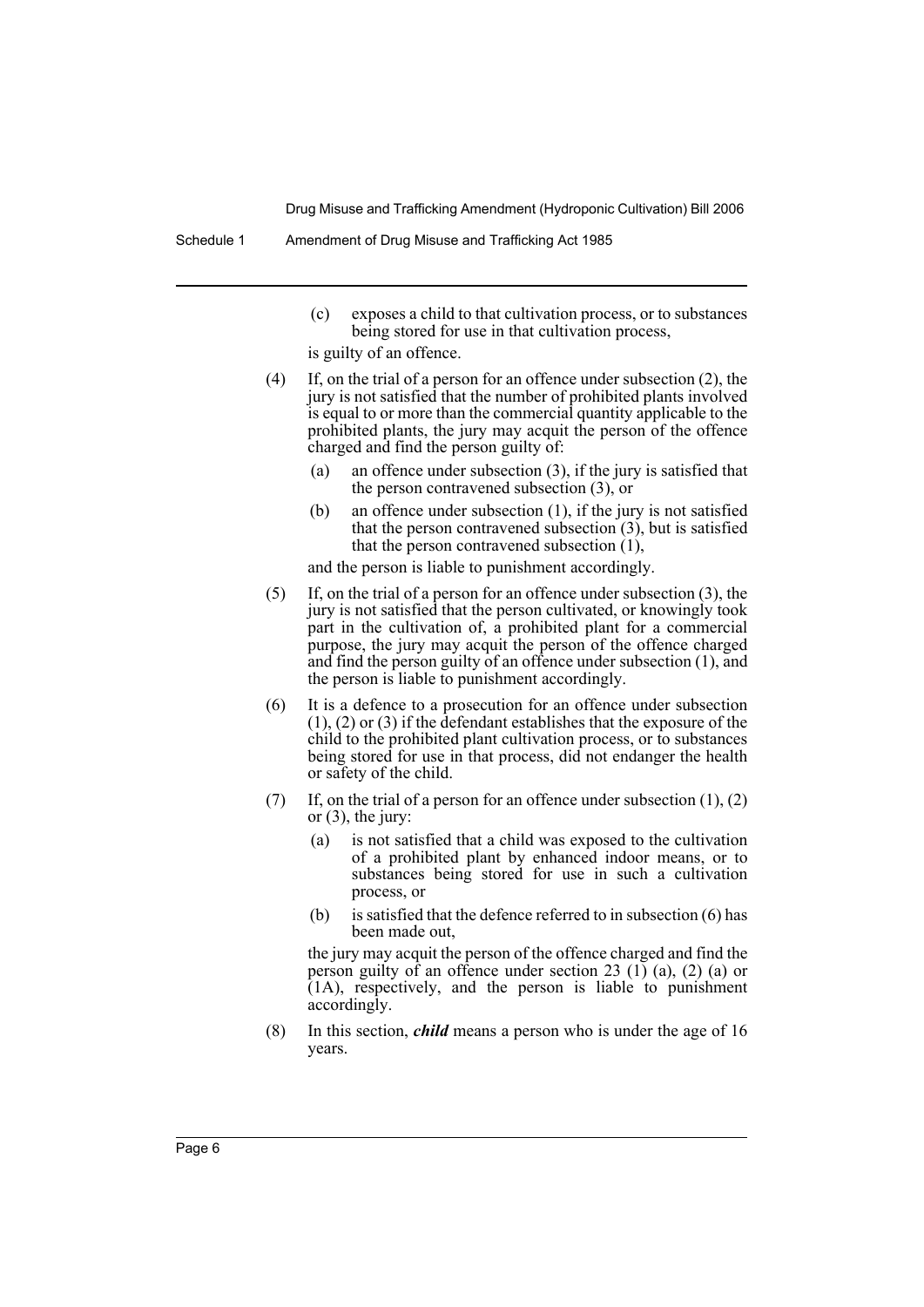Amendment of Drug Misuse and Trafficking Act 1985 Schedule 1

## **[9] Sections 30 (1) (a) and 31 (1) (a)**

Insert "or 23A (1)" after "23 (1)" wherever occurring.

#### **[10] Sections 30 (1) (e) and 31 (1) (e)**

Insert ", 23A (1)" after "23 (1)" wherever occurring.

#### **[11] Section 33 Penalties for offences involving commercial quantities or cultivation for a commercial purpose**

Insert " $(1A)$  or" after "section 23" wherever occurring in section 33 (1) (a) and (d).

#### **[12] Section 33AD**

Insert as section 33AD:

#### **33AD Penalties for offences with respect to enhanced indoor cultivation of prohibited plants in presence of children**

- (1) This section applies to the following offences:
	- (a) an offence under section 23A  $(1)$ ,  $(2)$  or  $(3)$ ,
		- (b) an offence under section 26 of conspiring to commit an offence referred to in paragraph (a),
		- (c) an offence under section 27 of aiding, abetting, counselling, procuring, soliciting or inciting the commission of an offence referred to in paragraph (a),
		- (d) an offence under section 28 of conspiring to commit, or of aiding, abetting, counselling, procuring, soliciting or inciting the commission of, an offence under a law in force outside New South Wales which corresponds to section  $23A(1)$ ,  $(2)$  or  $(3)$ .
- (2) Except as provided by sections 30 and 31, the penalty for an offence under section 23A (1), or an offence referred to in subsection  $(1)$  (b)–(d) that relates to an offence under section 23A (1), is a fine of  $2,400$  penalty units or imprisonment for 12 years, or both.
- (3) The penalty for an offence under section 23A (2) or (3), or an offence referred to in subsection  $(1)$   $(b)$ – $(d)$  that relates to an offence under section 23A (2) or (3), is a fine of 4,200 penalty units or imprisonment for 18 years, or both.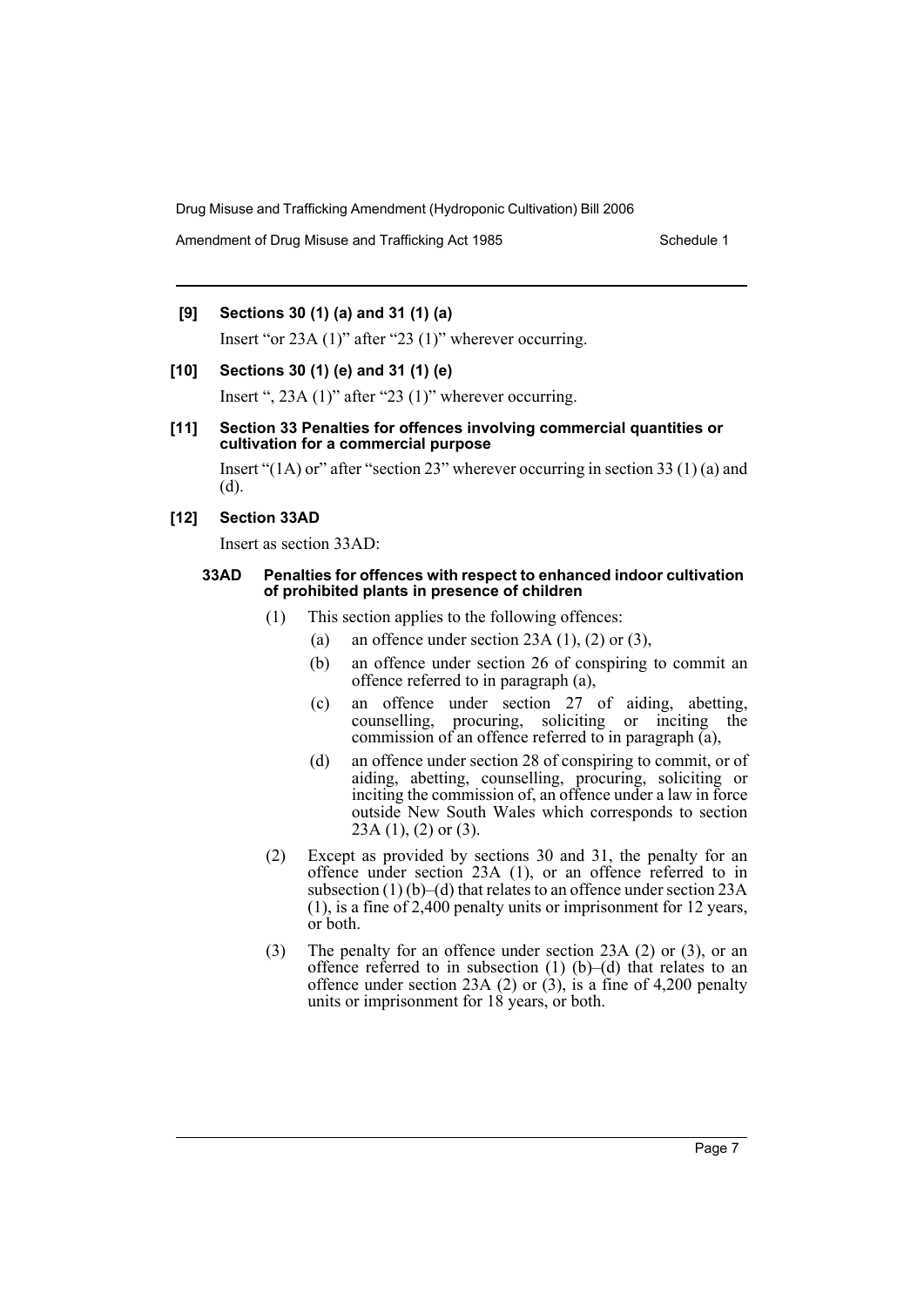Schedule 1 Amendment of Drug Misuse and Trafficking Act 1985

(4) Despite subsection (3), if the court is satisfied that an offence referred to in that subsection involved not less than the large commercial quantity of the prohibited plant concerned, the penalty for the offence is a fine of 6,000 penalty units or imprisonment for 24 years, or both.

#### (5) In this section:

*large commercial quantity*, in relation to a prohibited plant, means the number or amount, if any, specified opposite the plant in Column 5 of Schedule 1.

## **[13] Section 36TA**

Insert before section 36U:

#### **36TA Definitions**

#### In this Part:

*commercial cultivation*, in relation to prohibited plants, means:

- (a) the cultivation of a number of prohibited plants which is not less than the commercial quantity applicable to those plants, or
- (b) the cultivation of a number of prohibited plants which is:
	- (i) not less than the small quantity applicable to those plants, and
	- (ii) less than the commercial quantity applicable to those plants,

where the plants or their products are intended by any person for sale.

*drug premises* means any premises that are used for either or both of the following:

- (a) the unlawful supply or manufacture of prohibited drugs,
- (b) the unlawful commercial cultivation of prohibited plants by enhanced indoor means.

#### **[14] Section 36V Possession or presence of prohibited drugs or prohibited plants on premises**

Insert "or a prohibited plant" after "prohibited drug" wherever occurring.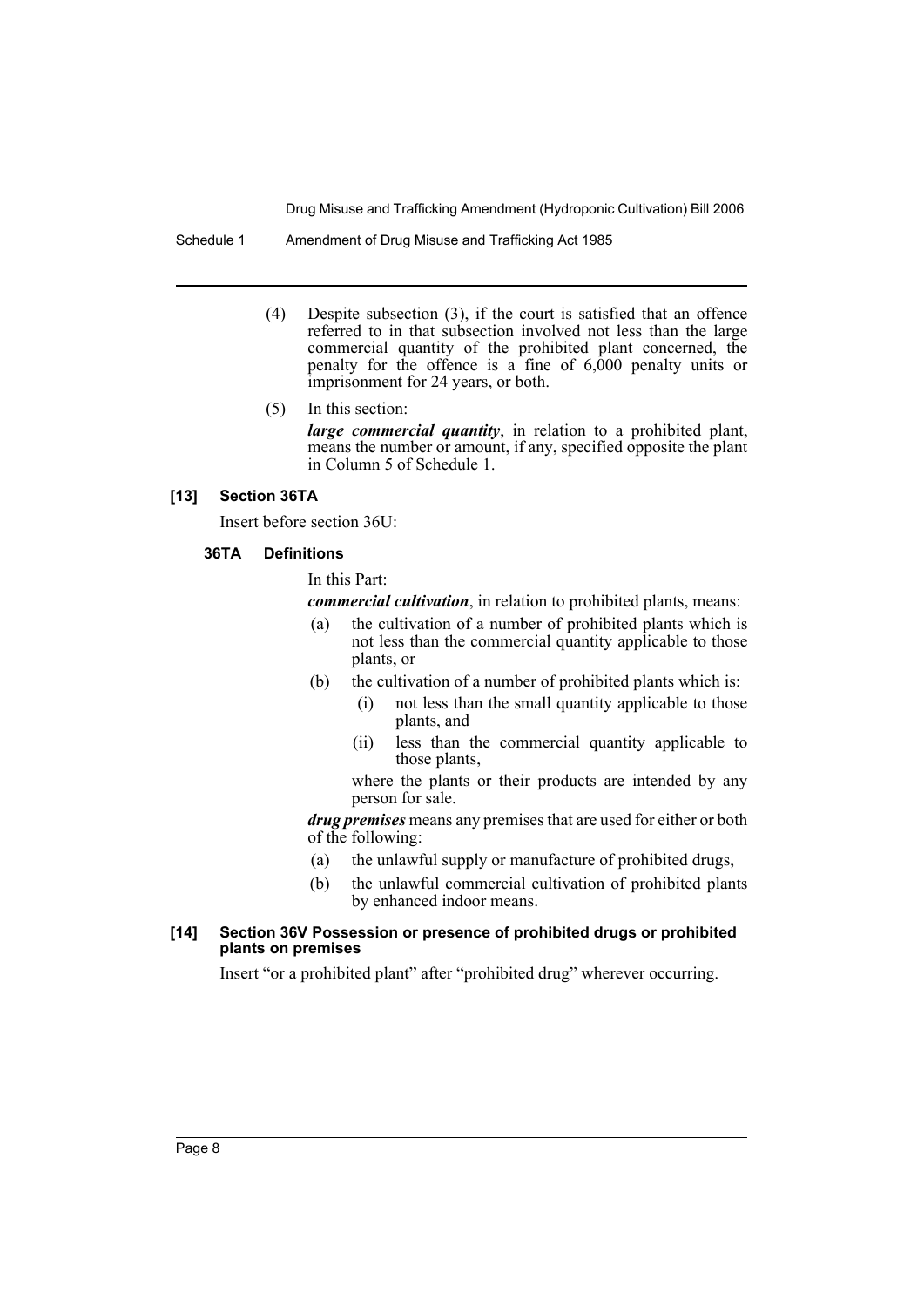Amendment of Drug Misuse and Trafficking Act 1985 Schedule 1

### **[15] Section 36W Evidence that premises are drug premises**

Omit "were being used for the unlawful supply or manufacture of any prohibited drug." from section 36W (1).

Insert instead:

were being used for either or both of the following:

- (a) the unlawful supply or manufacture of any prohibited drug,
- (b) the unlawful commercial cultivation by enhanced indoor means of any prohibited plant.

#### **[16] Section 36W (3)**

Insert after section 36W (2):

- (3) Without limiting matters to which regard may be had in determining whether premises involved in the offence were being used for the commercial cultivation by enhanced indoor means of any prohibited plant, regard may be had to any or all of the following:
	- (a) evidence that a police officer authorised by law to enter the premises was wilfully prevented from, or obstructed or delayed in, entering or re-entering those premises or any part of those premises,
	- (b) evidence of the external or internal construction of the premises, including any external or internal door of, or means of access to, those premises that is found to be likely to have been fitted with a bolt, bar, chain, or any means or device for the purpose of preventing, delaying or obstructing the entry or re-entry into those premises of such a police officer or any other person, or for giving an alarm in case of such entry or re-entry,
	- (c) evidence of a person acting as a lookout to warn persons on the premises of the approach of police officers or other persons,
	- (d) evidence that there was found on those premises equipment such as:
		- (i) electric lights of 250 watts or higher, or
		- (ii) fluorescent lights that combine the red and blue part of the light spectrum, or
		- (iii) light units comprising high intensity discharge lamps, ballasts, lamp mounts and reflectors (also called ballast boxes), or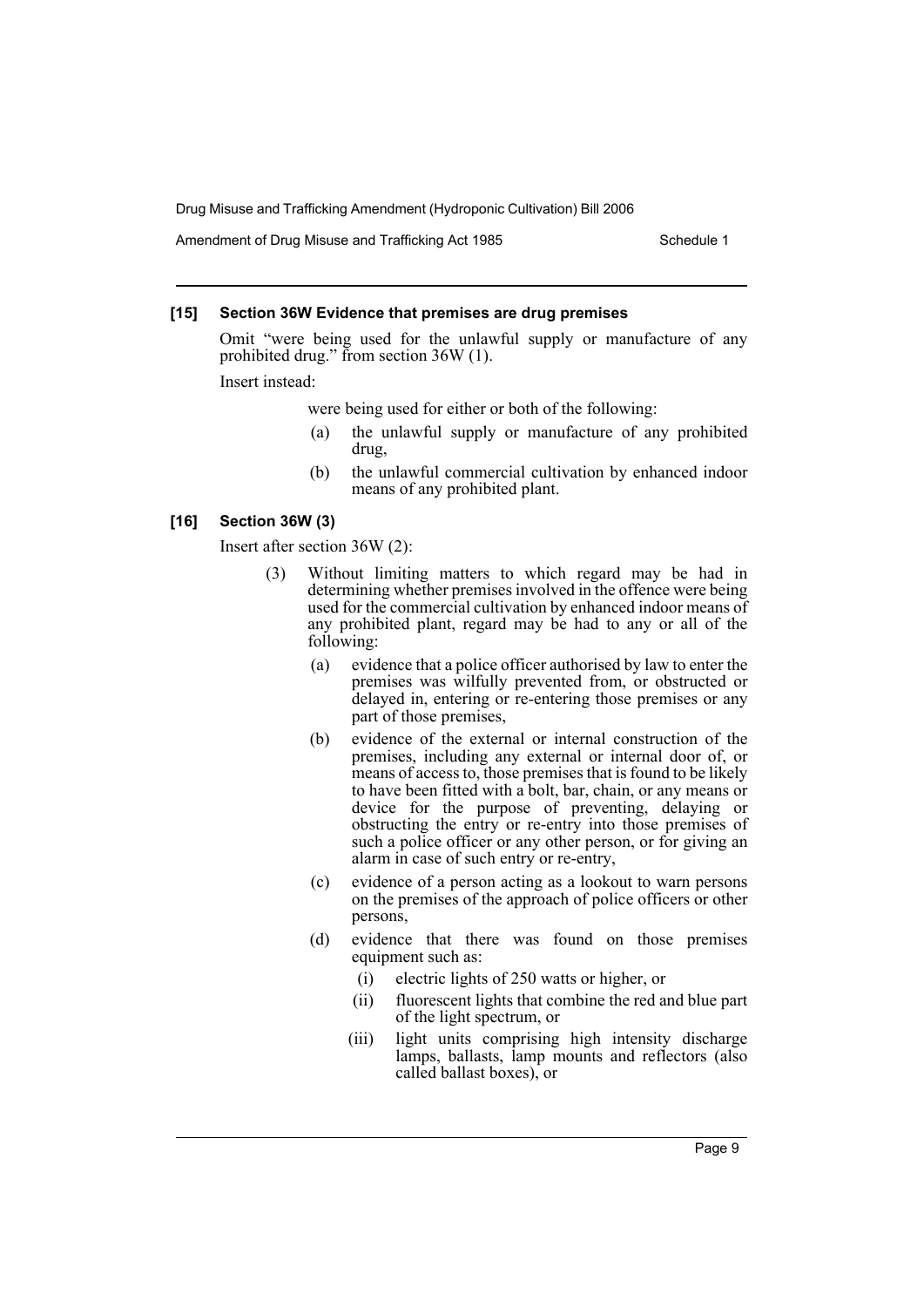Schedule 1 Amendment of Drug Misuse and Trafficking Act 1985

- (iv) growing chambers with spray arm manifolds, hydro-controls and digital timers,
- (e) evidence that there was found on those premises, or in the possession of a person on the premises, documents or literature concerned with hydroponic or other enhanced indoor cultivation methods or with cannabis cultivation or both,
- (f) evidence that there was found on those premises, or in the possession of a person on the premises, cannabis seeds, cut cannabis leaf, cannabis plants or plant clones,
- (g) evidence that there was found on those premises, or in the possession of a person on the premises, minerals, chemicals or nutrients, or their packaging, typically used in enhanced indoor cultivation of cannabis plants,
- (h) evidence that there was abnormally high or low electricity consumption for those premises in relation to other premises of that type not used for such cultivation,
- (i) evidence of an apparently unauthorised connection to, or bypass of, the electricity supply to those premises,
- (j) evidence that there was found on those premises blacked out or boarded up windows or condensation on windows,
- (k) evidence that there was found on those premises air vents, fan systems or exhaust fans in unusual places or in unusual numbers,
- (l) evidence that generators were continuously running on those premises,
- (m) evidence that security devices (such as security cameras) have been installed on those premises,
- (n) evidence that draft excluders have been fitted to any external doors or those premises,
- (o) evidence that there was found on those premises any documents or other records, including any computer records, that appear to have been kept or used in connection with the unlawful cultivation by enhanced indoor means of a prohibited plant,
- (p) evidence that there was found on those premises any large amount of money that is not accounted for by the owner or occupier of those premises,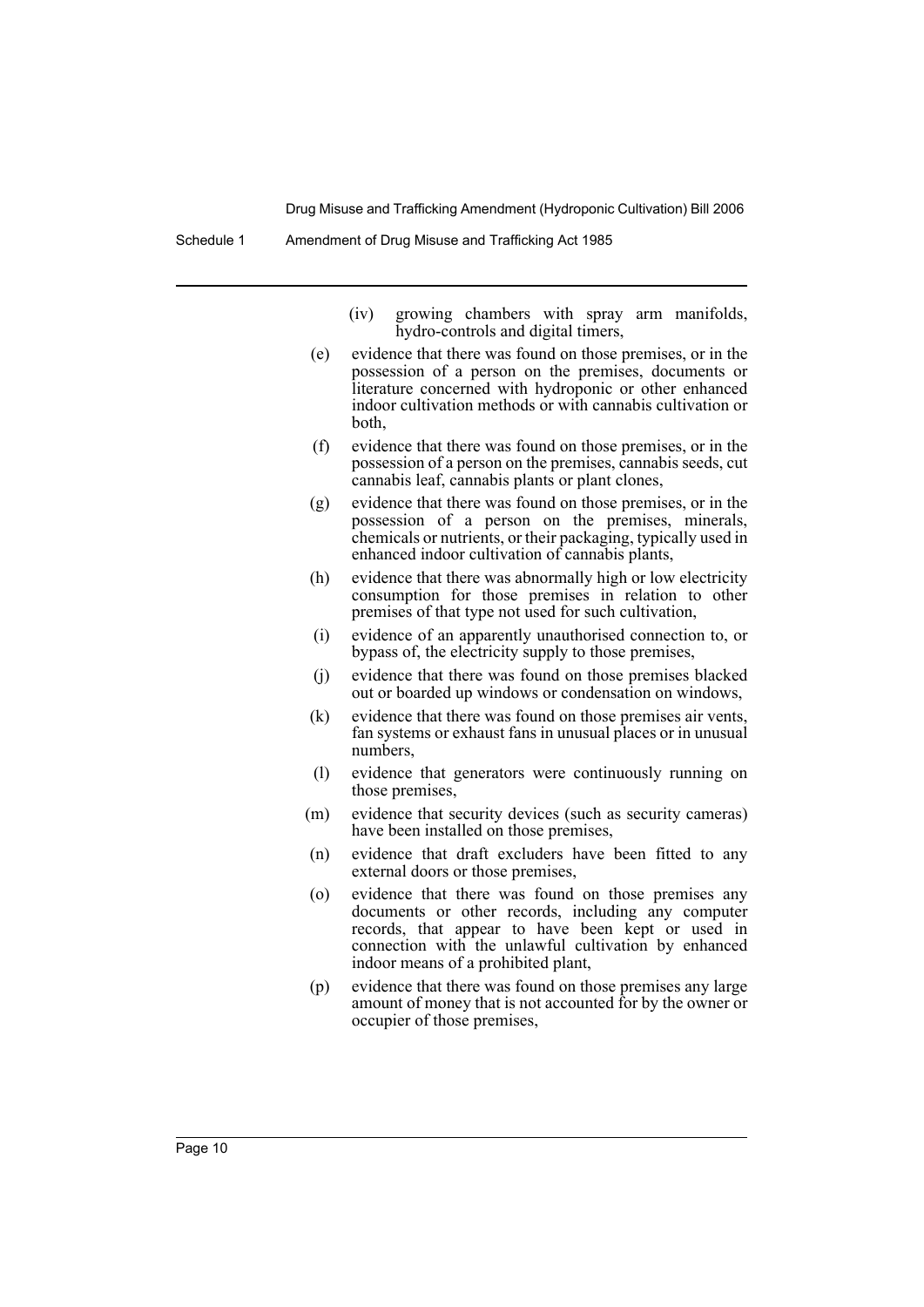Amendment of Drug Misuse and Trafficking Act 1985 Schedule 1

- (q) evidence that there were found on those premises persons who appeared to be affected by a prohibited drug manufactured from the prohibited plant concerned,
- (r) any other matters as are prescribed by the regulations.

## **[17] Schedule 1**

Omit the matter relating to Cannabis plant. Insert instead:

| Cannabis plant cultivated by<br>enhanced indoor means | $\hspace{0.05cm}$ | 50  | - 50 | <b>200</b>               | $\overline{\phantom{m}}$ |
|-------------------------------------------------------|-------------------|-----|------|--------------------------|--------------------------|
| Cannabis plant—other                                  |                   | .50 |      | $250 \quad 1000 \quad -$ |                          |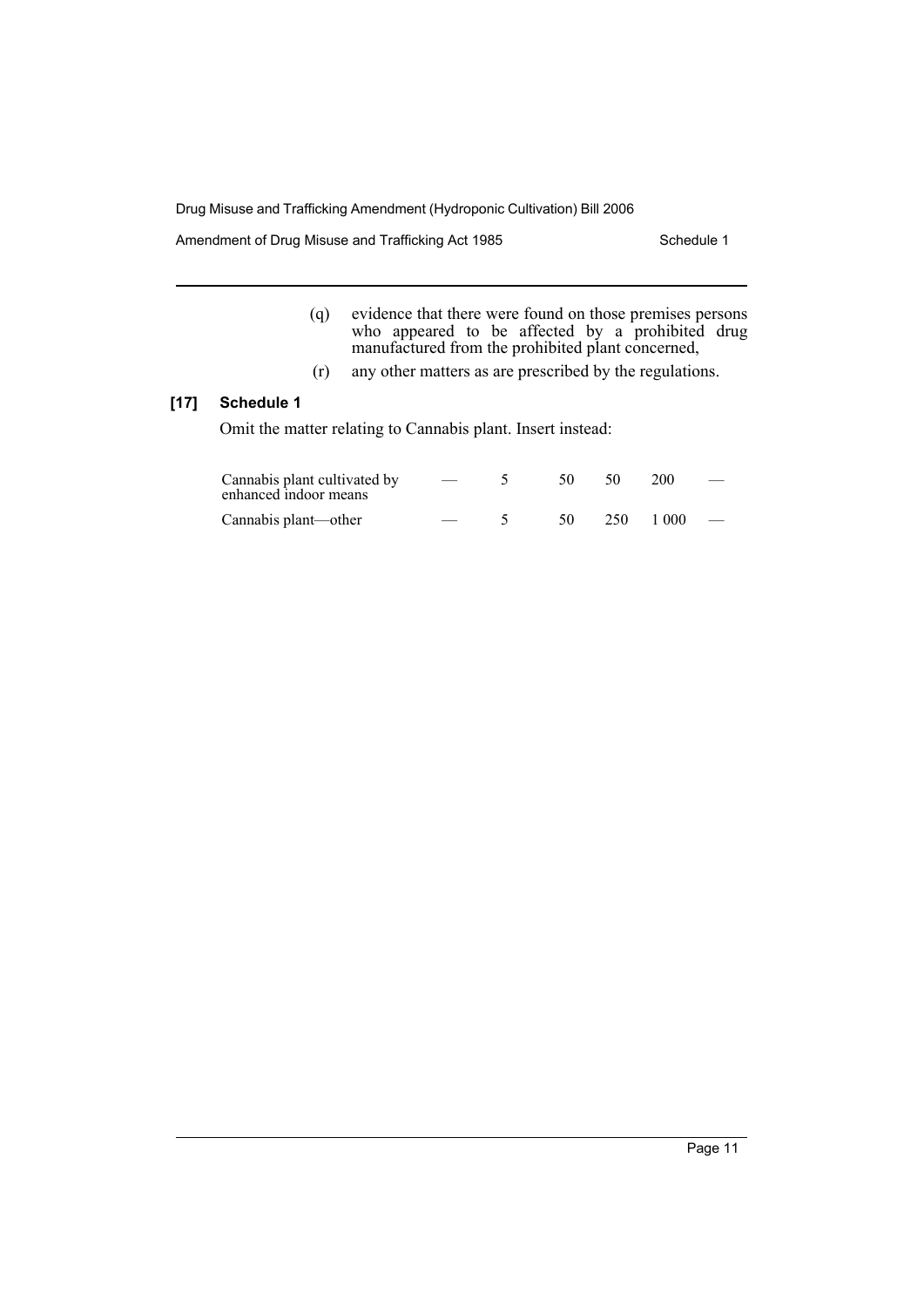Schedule 2 Amendment of other Acts

## **Schedule 2 Amendment of other Acts**

(Section 4)

## **2.1 Electricity Supply Act 1995 No 94**

## **Sections 64–70**

Omit the maximum penalty wherever occurring.

Insert instead:

Maximum penalty:

- (a) in the case of a corporation—2,000 penalty units, or
- (b) in any other case—100 penalty units or imprisonment for 2 years (or both).

## **2.2 Law Enforcement (Powers and Responsibilities) Act 2002 No 103**

## **[1] Section 139 Definitions**

Insert in alphabetical order in section 139 (1):

*cultivation by enhanced indoor means*, in relation to a prohibited plant, has the same meaning as in the *Drug Misuse and Trafficking Act 1985*.

## **[2] Section 139 (1)**

Omit the definition of *drug premises*. Insert instead:

*drug premises* means any premises that are used for either or both of the following:

- (a) the unlawful supply or manufacture of prohibited drugs,
- (b) the unlawful cultivation of prohibited plants by enhanced indoor means.

## **[3] Section 140 Issue of search warrant—suspected drug premises**

Insert ", or the unlawful cultivation of prohibited plants by enhanced indoor means," after "prohibited drug" in section 140 (1).